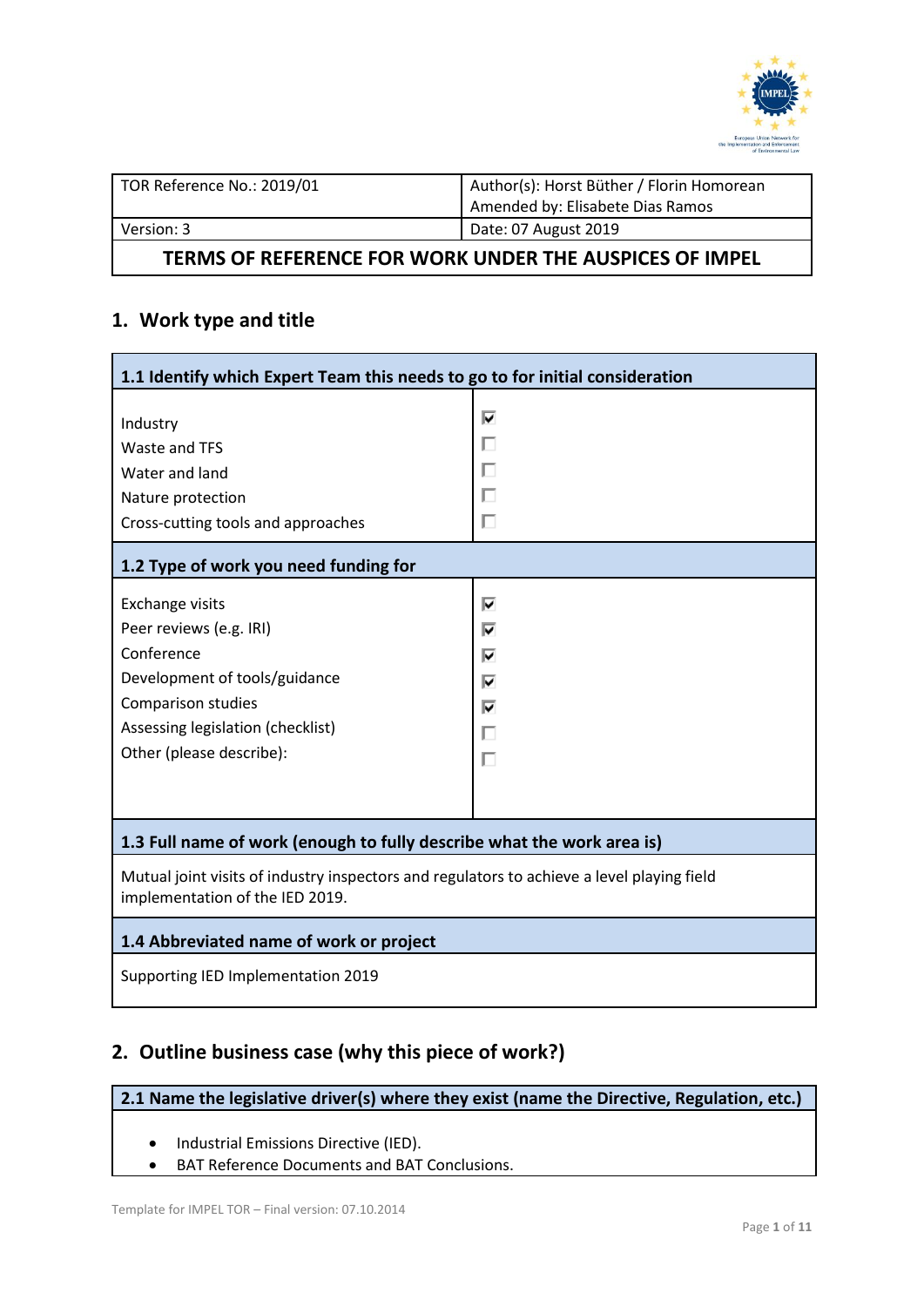

- Air Quality Directive.
- Seveso III Directive.

#### **2.2 Link to IMPEL MASP priority work areas**

- 1. Assist members to implement new legislation.
- 2. Build capacity in member organisations through the IMPEL Review Initiatives.
- 3. Work on 'problem areas' of implementation identified by IMPEL and the European Commission.

 $\overline{\mathbf{v}}$ 

#### **2.3 Why is this work needed? (Background, motivations, aims, etc.)**

Industrial production processes account for a considerable share of the overall pollution in Europe due to their emissions of air pollutants, discharges of wastewater and the generation of waste. The Industrial Emissions Directive 2010/75/EU of the European Parliament and the Council (IED) is the main EU instrument regulating emissions from industrial installations. The IED aims to achieve a high level of protection of human health and the environment taken as a whole by reducing harmful industrial emissions across the EU, in particular through better application of Best Available Techniques (BAT). Around 50,000 installations undertaking industrial activities listed in Annex I of the IED are required to operate in accordance with a permit (granted by the competent authorities in the Member States). This permit should contain conditions set in accordance with the principles and provisions of the IED. The 2014/2015 and more recently 2017 Implementation Challenge project of IMPEL, the Industry and Air Expert Team, and consultations with the European Commission identified a lot of unresolved problems in the implementation of industrial regulation, and specifically on the intensive rearing of poultry or pigs.

The intensive rearing of poultry or pigs will be topic of a sub-group of the IED Implementation project. BAT Conclusions: Commission implementing decision (EU) 2017/302 of 15 February 2017 establishing best available techniques (BAT) conclusions, under Directive 2010/75/EU of the European Parliament and of the Council, for the intensive rearing of poultry or pigs.

The European Committee of the Regions (CoR) – in the draft opinion on Environmental Implementation Reviews (EIR) stresses the need to incorporate the implementation of the Industrial Emissions Directive into the next round of the Review. **In this respect, the IMPEL network should have a more prominent role in the process in order to support the collection of good practices for 2019**.

2019 is the fifth year in a row of the IMPEL IED Implementation project. It has become a very successful IMPEL activity attracting a lot of environmental officers from numerous European countries. In the last years more and more participants joined the project meetings on own costs because of the restricted project budget. In 2018 between 30 and 40 participants joined the project meetings. This is a clear indicator that there is need for exchange on IED topics between the European competent authorities with responsibility for IED implementation. The IED Implementation project has established itself meanwhile as one of the main long running activities of the IMPEL network.

One of the highlights of the last years activities are the joint inspections under the IED Implementation project. Meanwhile there were joint inspections of installations falling under: steel production, refining of crude oil, waste processing, energy production, aluminium production, rearing of pigs, animal feed production, chemical industry, waste oil refining, soft drink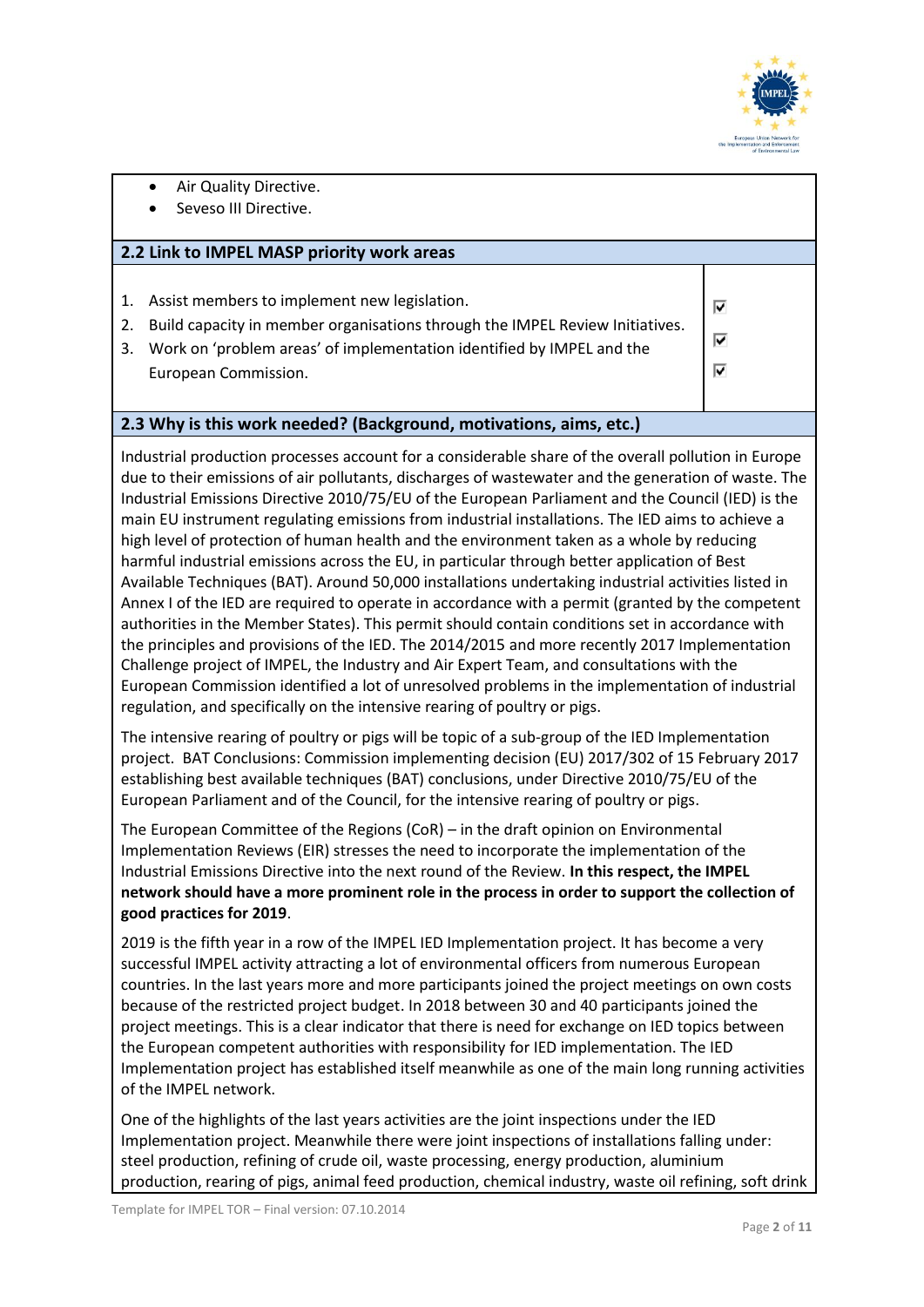

production and cement industry. During these inspections inspectors from the host country are joined by inspectors from IMPEL member countries to exchange expert views and learn from each other. The results are compiled and used to improve the inspections. There is always more interest from inspectors to join than places for participation. The joint inspections will continue in 2019.

Although climate change is not explicitly mentioned in EU legislation for IED, article 7 covers accident prevention that climate change and increasing severe weather may impact. Industry and business are vulnerable to extreme weather events and the number of these is expected to increase with climate change. Environmental regulation in the future will require facilities to consider and be resilient to extreme weather. The Environment Agency for England has done some work on the Integration of Climate Change Adaptation into Regulatory Practice (ICCARP) and they form a subgroup in close connection to the IMPEL IED Implementation project. The (core) project team members will also be members of the IED Implementation project and they will discuss the topic and the results at the IED project team meetings and form an ICCARP topic at the planned workshop.

In the last three years, the project team has developed a lot of good practice examples that were put into a specially designed guidance book. This book not only contains guidance from the running project but also from previous and related IMPEL projects dealing with issues of industrial regulation. The IED project itself developed in subgroups good practice examples for the following topics:

- Translation of BAT Associated Emission Levels (AELs) into Emission Limit Values;
- Levels of non-compliance; publication of inspection reports;
- Bankruptcy and temporary or definitive cessation of activity in IED installations;
- Self-monitoring and reporting obligations of the operators;
- Tools for regulating IED installations;
- Joint inspections;
- Definitions [in legislation];
- Horizontal aspects of permitting;
- Minimum content of IED inspections;
- Feedback from the inspector in the BREF-cycle;
- How to check industrial wastewater BAT;
- Going beyond BAT (application of Article 18);
- General binding rules;
- Application of BAT in four years;
- Narrative BAT; and
- Capacity building by e-learning.

During the 2019 project, other issues will be addressed, and good practices identified (further detailed under see 2.4).

In 2018 the IED Implementation project had another common project meeting and a common workshop with the IMPEL project "Doing the Right Things for Environmental Permitting (DTRT-P)". During these meetings the common guidance based on the permitting cycle and the inspection cycle of DTRT-P was further developed. Based on the guidance elaborated in 2017 the IED Implementation project has delivered fact sheets for the different steps of the regulatory cycles. As a result, an Online Guidance for industrial permitting and inspection will be created on the IMPEL website and shall be used as basic concept for the IMPEL Review Initiatives (IRI's) and as training material for competent authorities. Both projects finished the preparation end of 2018. In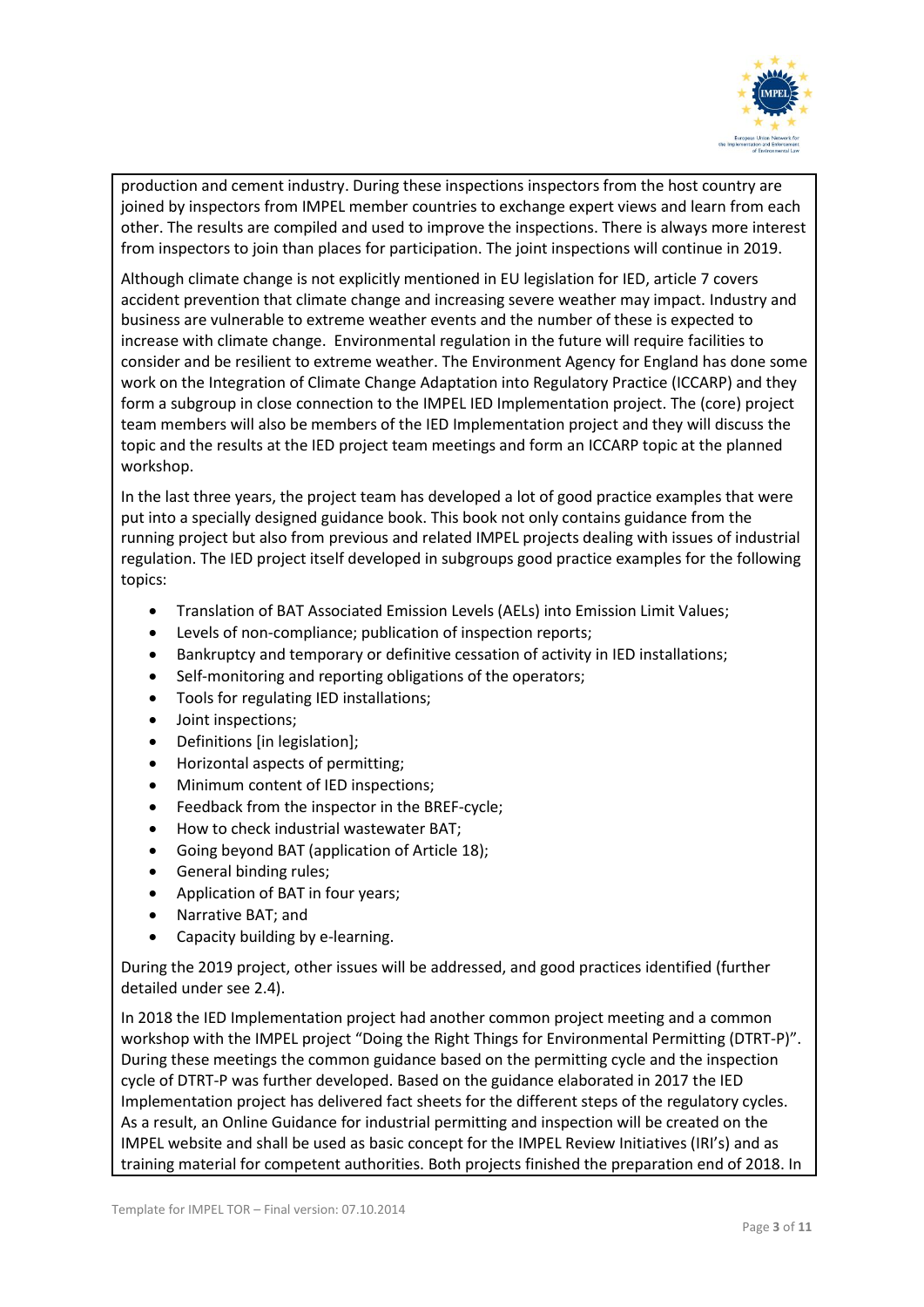

2019 additional good practise examples, reports and fact sheets coming from the IED Implementation project will be added to the regulatory cycles of the online Guidance based on the IMPEL website (see 2.4).

## **2.4 Desired outcome of the work (what do you want to achieve? What will be better / done differently as a result of this project?)**

A general goal of the project is to establish the project team as a core group of the Industry and Air Expert Team and a sustainable cooperation of European enforcement authorities. This includes: improvement of the IED implementation in Europe; raising the percentage of BAT application through common understanding and expert exchange, fast exchange of solutions concerning implementation problems; facilitating implementation; joint inspections; web applications and tools; invited speakers of related projects and activities outside IMPEL; feedback to the COM on implementation of the IED; new ways of identifying implementation challenges.

A lot of these general goals have already been achieved, e.g. a vivid exchange of problems and solutions via Basecamp, discussions with stakeholders of related projects, of the Seveso Expert Group, of the Joint Research Centre (BAT), and the Commission. In the last three years the common understanding of problems and solutions within the project group has grown intensely. In 2018 the development of training material for competent authorities has started in from of an e-learning tool with the generous support of the Italian ISPRA. A training session shall be performed using this material in 2019 and shall be organised like the IRAM training, which had been carried out several times per year since 2012 in IMPEL member countries.

A lot of good practice has already been developed by IMPEL projects in the last years and put into the guidance book on IED Implementation. There are still a lot of issues identified by the Implementation Challenge project, IMPEL member countries, the European Commission, and the project and workshop participants. The identified topics for further developing good practice are:

- Application of BAT within 4 years after publication of BAT conclusions (timetable);
- What is a significant change of a permit;
- Streamlining IED and EIA permits:
- Integrated permits (one stop shop);
- How to deal with other than normal operating conditions;
- Concentration vs. mass emission limits;
- Inspection content of installations dealing with VOC and falling under the IED;
- Non-routine inspections;
- Public participation and access to justice;
- Climate change adaptation (see 2.3);
- Better control of IED farming activities (see 2.3); and
- Broadening the scope of joint inspections (see 2.3).

At every project meeting and during the workshop the IED implementation of the host country/authority is presented and discussed by the project members. This gives a fast and good overview on the approaches in different European countries and is a good addition to the IMPEL IRI's.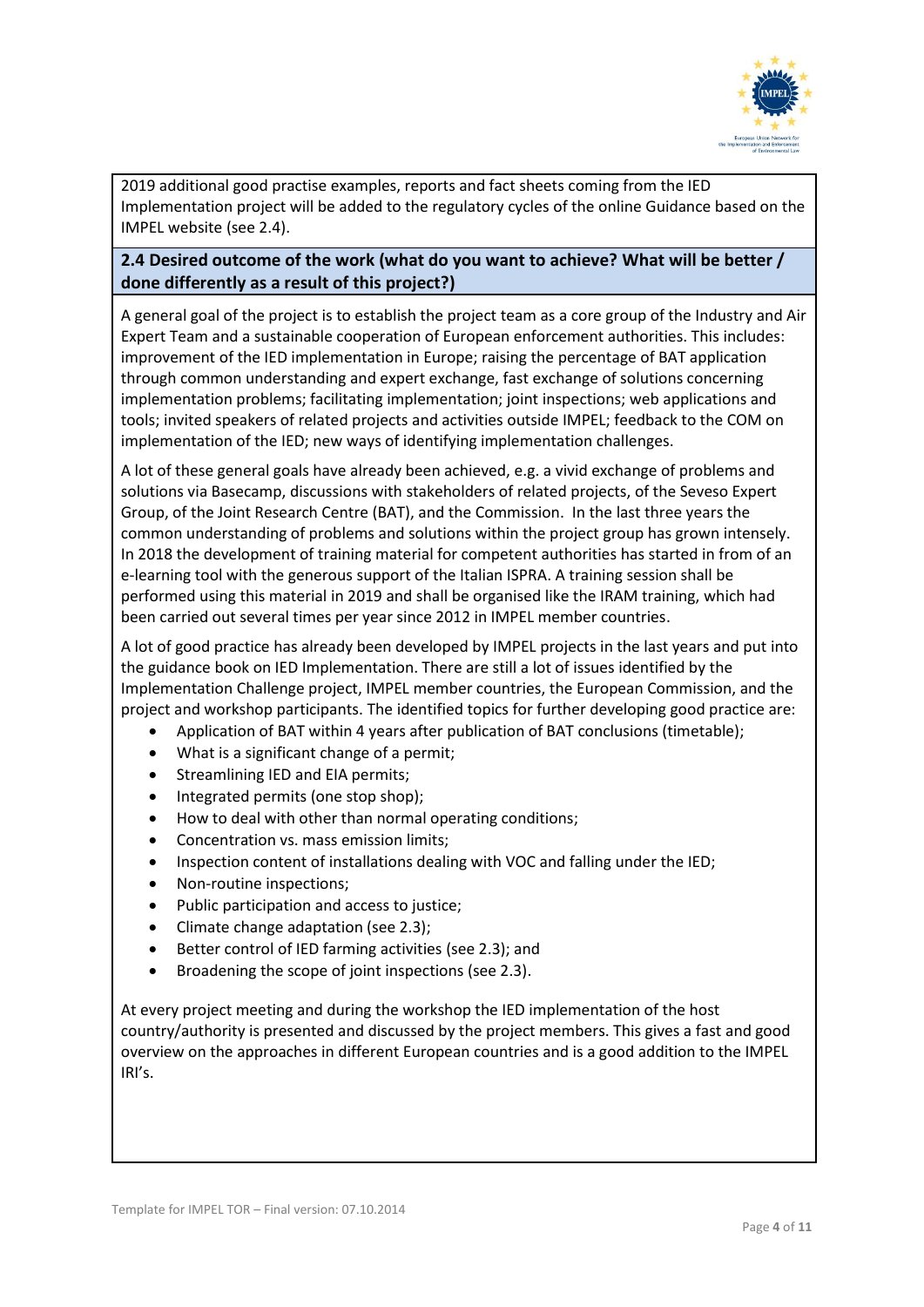

## **2.5 Does this project link to any previous or current IMPEL projects? (state which projects and how they are related)**

Projects dealing with the IED in a broader sense but also the IRI's and the DTRT-P and easyTools projects are linked to this activity. The results and good practices of former projects dealing with industrial issues are already included in the IED Implementation Guidance Book. The project managers of related projects were invited to meetings of the IED Implementation project to give a presentation and discuss how their results could be included into the guidance. These projects are:

- Derogations from BAT in IED permits;
- IED baseline report on soil and ground water contamination;
- IED and Habitat Directive;
- Doing the right things in (IED) the permitting process;
- IPPC and Water Framework Directive;
- Integrated water approach; and
- Air quality and industrial emissions.

In addition, a representative of the Technical Working Group on Inspections of the Seveso Expert Group was also invited to exchange the experiences of these related approaches.

In 2019 three additional subgroups that were planned originally as standalone projects shall deal with questions of IED Implementation within the Industry and Air Expert Team: IED Inspections, Climate Change Adaptation and BAT Conclusions in the Intensive Rearing of Poultry or Pigs (see 2.3).

## **3. Structure of the proposed activity**

#### **3.1 Describe the activities of the proposal (what are you going to do and how?)**

In 2019 there will be two project meetings and one workshop. During the project meetings and the workshop, the host countries will give a presentation of the IED implementation in their countries. Guidance and best practice examples that have already been developed in the first years of the project and from other projects has been put into a form and into fact sheets that are useful for the Online Guidance on the IMPEL website. The work that is not finished will go on in 2019.

Priority topics from the issues described in 2.4 will be chosen by the project group for the development of solutions and guidance by subgroups of the project. These topics will also be discussed and developed further during the workshop of the project. Coming from that further guidance will be prepared as described above.

The package of training material will be extended and put on the internet so competent authorities can access it and use it directly. A first face to face training will be performed in 2019. The extended joint inspections (see 2.3) will remain an important part of the discussion and development within the IED Implementation project. Also, the steering of the ICCARP subgroup and BAT Conclusions in the Intensive Rearing of Poultry or Pigs subgroup (see 2.3) will be an important part of the project meetings and the workshop.

Project managers of related projects will also be invited to the workshop to present and discuss the results of their projects. In addition to that, members of the Commission will also be invited to discuss the results of the projects and priority topics for further investigations.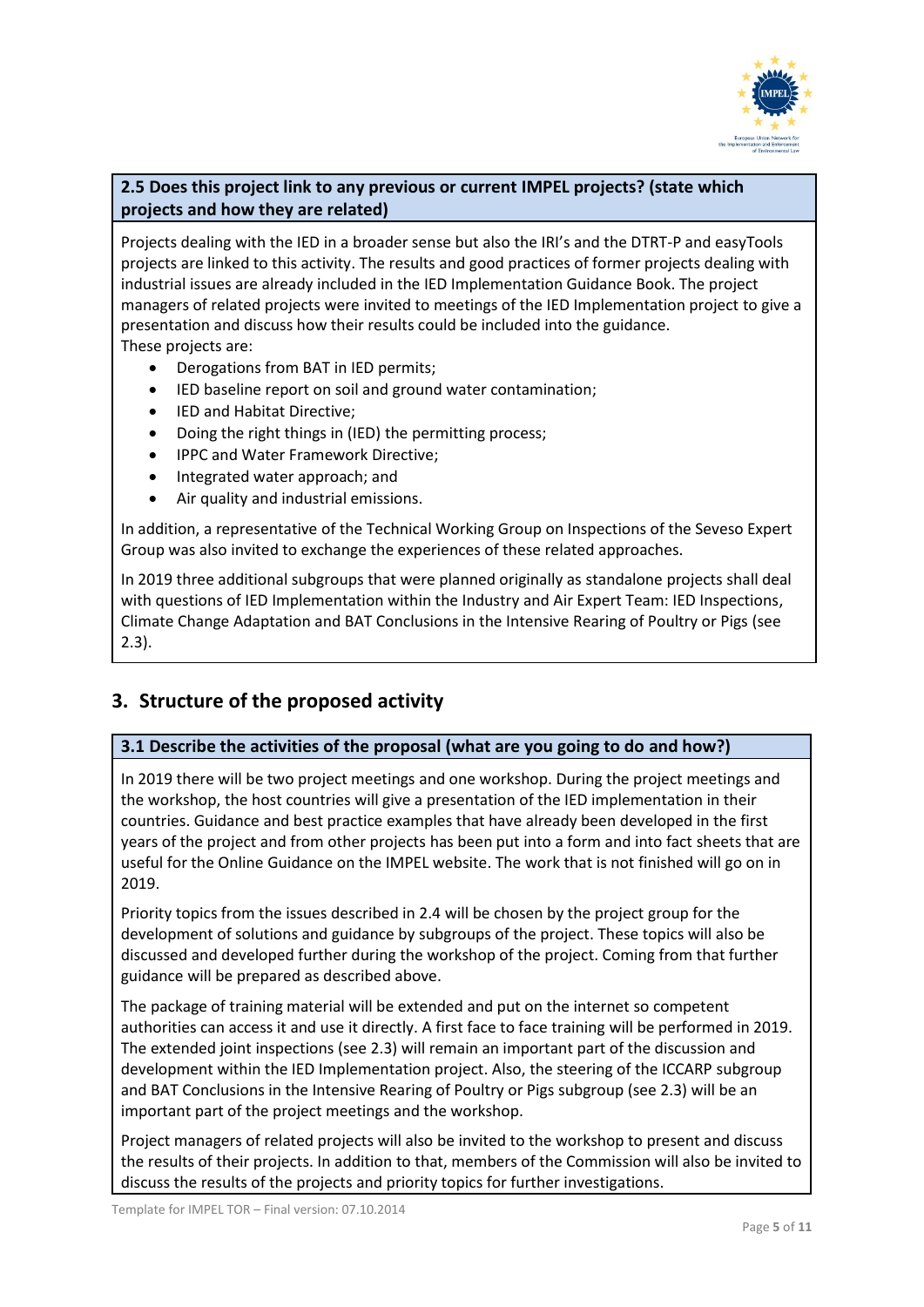

## **3.2 Describe the products of the proposal (what are you going to produce in terms of output / outcome?)**

#### **Outputs**:

- Technical advice for problems related to the IED implementation and good practice examples;
- Guidance for (joint) inspections of industrial installations;
- Training material for Competent Authorities based on the Online Guidance;
- Training of Competent Authorities concerning IED implementation;
- IMPEL member examples for IED implementation;
- Inclusion of the results of related projects;
- Inspection tools; and
- Results from a technical workshop on implementation of EU industrial law.

#### **Outcome**:

• Reduction of the IED implementation gap and achievement of a level playing field within IMPEL member countries (see also 2.4).

**3.3 Describe the milestones of this proposal (how will you know if you are on track to complete the work on time?)**

- Development of the work program 2019 together with the inspection, farming and ICCARP subgroups: January/February 2019.
- Work of the other subgroups that already started with new topics in 2018: January/February 2019.
- Meetings of the farming and ICCARP subgroups: March 2019.
- Finalising the work program for 2019 at the first project group meeting: March 2019.
- Fixing the joint work program of the IED Implementation, the inspection, the farming and the ICCARP projects: March 2019.
- Joint inspections of the inspection project: back to back with the project group meeting and the workshop to save budget.
- New project groups on further topics at the project group meeting: March 2019.
- Work of the subgroups on new topics of the 2019 project: April/May 2018.
- Preparation of the workshop: April/May 2019.
- Workshop: country approach / good practices / joint inspections / farming / ICCARP: June 2019.
- Development of guidance, fact sheets and good practice examples: until October 2019.
- Training session on IED implementation: Second half of 2019.

**3.4 Risks (what are the potential risks for this project and what actions will be put in place to mitigate these?)**

The first risk is that only a few countries collaborate within this activity. The new IMPEL strategic approach for actively encourage and support passive members was used to mitigate this risk. The big interest in the project in the last years shows that this is no real risk.

The second risk is that outputs of the project are only recognized by a small group of active project members. The new approach to develop online guidance and training material on the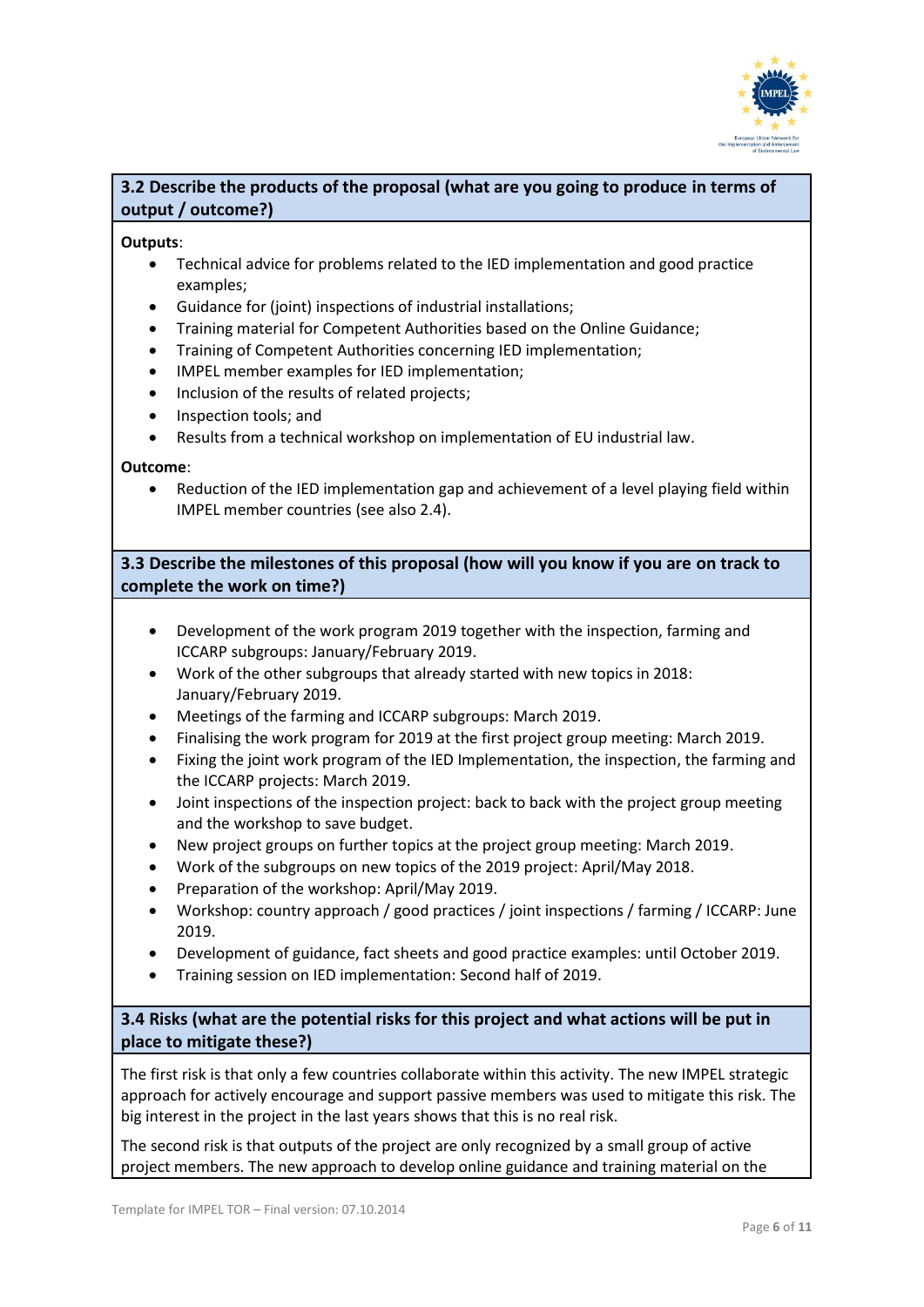

IMPEL website together with the DTRT-P project and the intention to start with trainings in 2019 will help to make the project a success. In addition to that, the new strategic IMPEL approach on communication of IMPEL results shall also be used to mitigate this risk (see item 8).

## **4. Organisation of the work**

**4.1 Lead (who will lead the work: name, organisation and country) – this must be confirmed prior to submission of the TOR to the General Assembly)**

Co-led by:

- Horst Büther, Regional Government Cologne, Germany.
- Florin Homorean, National Environmental Guard, Romania.
- Marinus Jordaan, DCMR, The Netherlands (Joint Inspections).
- Emma Thomson, Environmental Agency, England (ICCARP).
- IGAMAOT/APA, Portugal and Redia, Spain (Pig and Poultry BAT).

#### **4.2 Project team (who will take part: name, organisation and country)**

| Austria            | <b>Robert Gross</b>               |
|--------------------|-----------------------------------|
| <b>Belgium</b>     | Martine Blondeel (Flanders)       |
|                    | Annelies Baert (Flanders)         |
|                    | Olivier Dekyvere (Wallonie)       |
| Croatia            | Dubravka Pajkin Tuckar            |
| <b>Cyprus</b>      | Chrystalla Stylianou              |
|                    | Czech Republic Helena Kamenickova |
| <b>Denmark</b>     | <b>Rikke Cochran</b>              |
|                    | Mette Lumbye Sørensen             |
| Estonia            | Silva Prihodko                    |
| <b>Finland</b>     | Jaakko Vesivalo                   |
| Germany            | Horst Büther (Project Leader)     |
|                    | <b>Hartmut Teutsch</b>            |
|                    | Wulf Böckenhaupt                  |
| Greece             | Martha Georgiopoulou              |
| Iceland            | Halla Einarsdottir                |
| <b>Ireland</b>     | Martin O'Reilly                   |
| <b>Italy</b>       | Romano Ruggeri (ARPA Sardegna)    |
|                    | Fabio Colonna (ARPA Lombardia)    |
|                    | Roberto Borghesi (ISPRA)          |
|                    | Diego Angotti                     |
| Latvia             | <b>Deniss Paylovs</b>             |
| <b>Malta</b>       | Simon Farrugia                    |
| <b>Netherlands</b> | Marinus Jordaan (DCMR)            |
| Poland             | Malgorzata Budzynska              |
| Portugal           | António Quintas (IGAMAOT)         |
|                    | Isabel Correia (APA)              |
|                    | António Leitão (IGAMAOT)          |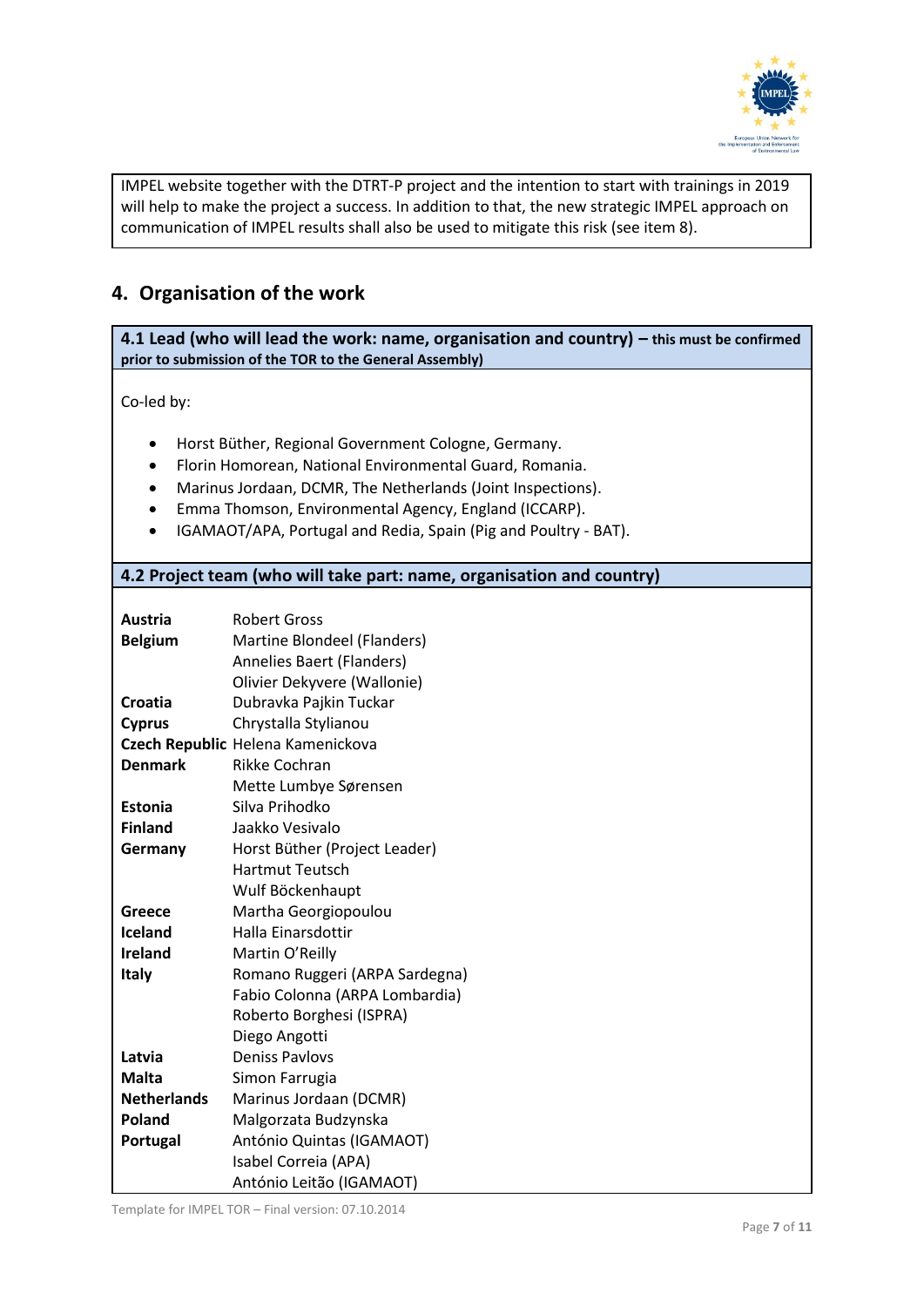

|                                                                                            | IGAMAOT/APA (Farming Activities):                                                                |  |  |  |
|--------------------------------------------------------------------------------------------|--------------------------------------------------------------------------------------------------|--|--|--|
|                                                                                            | Ana Garcia (IGAMAOT)                                                                             |  |  |  |
|                                                                                            | Ana Raposo (IGAMAOT)                                                                             |  |  |  |
|                                                                                            | Paula Carreira (IGAMAOT)                                                                         |  |  |  |
|                                                                                            | Célia Peres (APA)                                                                                |  |  |  |
| Romania                                                                                    | <b>Florin Homorean</b>                                                                           |  |  |  |
| <b>Slovakia</b>                                                                            | Cyril Burda                                                                                      |  |  |  |
| Slovenia                                                                                   | Vladimir Kaiser                                                                                  |  |  |  |
| <b>Spain</b>                                                                               | María Jesús Mallada                                                                              |  |  |  |
|                                                                                            | Katia Juárez                                                                                     |  |  |  |
|                                                                                            | REDIA (Farming Activities):                                                                      |  |  |  |
|                                                                                            | María Jesús Mallada (REDIA)                                                                      |  |  |  |
|                                                                                            | José Francisco Alonso Picón (REDIA)                                                              |  |  |  |
| Sweden                                                                                     | Izabela Pettersson                                                                               |  |  |  |
| <b>Turkey</b>                                                                              | Şenay Aslan                                                                                      |  |  |  |
| UK                                                                                         | Jamie McGeachy                                                                                   |  |  |  |
|                                                                                            | Aga Iwanicha                                                                                     |  |  |  |
|                                                                                            | Lorraine Hutt                                                                                    |  |  |  |
|                                                                                            | Emma Thomson                                                                                     |  |  |  |
|                                                                                            |                                                                                                  |  |  |  |
|                                                                                            | 4.3 Other IMPEL participants (name, organisation and country)                                    |  |  |  |
|                                                                                            |                                                                                                  |  |  |  |
|                                                                                            | Further environmental officers of different national competent IED authorities to participate in |  |  |  |
| the technical workshop and the conference, especially members of the Industry Expert Team. |                                                                                                  |  |  |  |
| Invited speaker of related projects at the workshop.                                       |                                                                                                  |  |  |  |
|                                                                                            |                                                                                                  |  |  |  |
| 4.4. Other non-IMPEL participants (name, organisation and country)                         |                                                                                                  |  |  |  |
|                                                                                            |                                                                                                  |  |  |  |
|                                                                                            | Close contact with desk officers of the EU Commission dealing with industrial environmental law. |  |  |  |

**5. High level budget projection of the proposal. In case this is a multi-year project, identify future requirements as much as possible**

|                                              | <b>Year 2019</b><br>(exact) | Year <sub>2</sub> | Year 3 | Year 4 |
|----------------------------------------------|-----------------------------|-------------------|--------|--------|
| How much money do you<br>require from IMPEL? | 63,085€                     |                   |        |        |
| How much money is to be co-<br>financed?     | 15,000€                     |                   |        |        |
| <b>Total budget</b>                          | 78,085€                     |                   |        |        |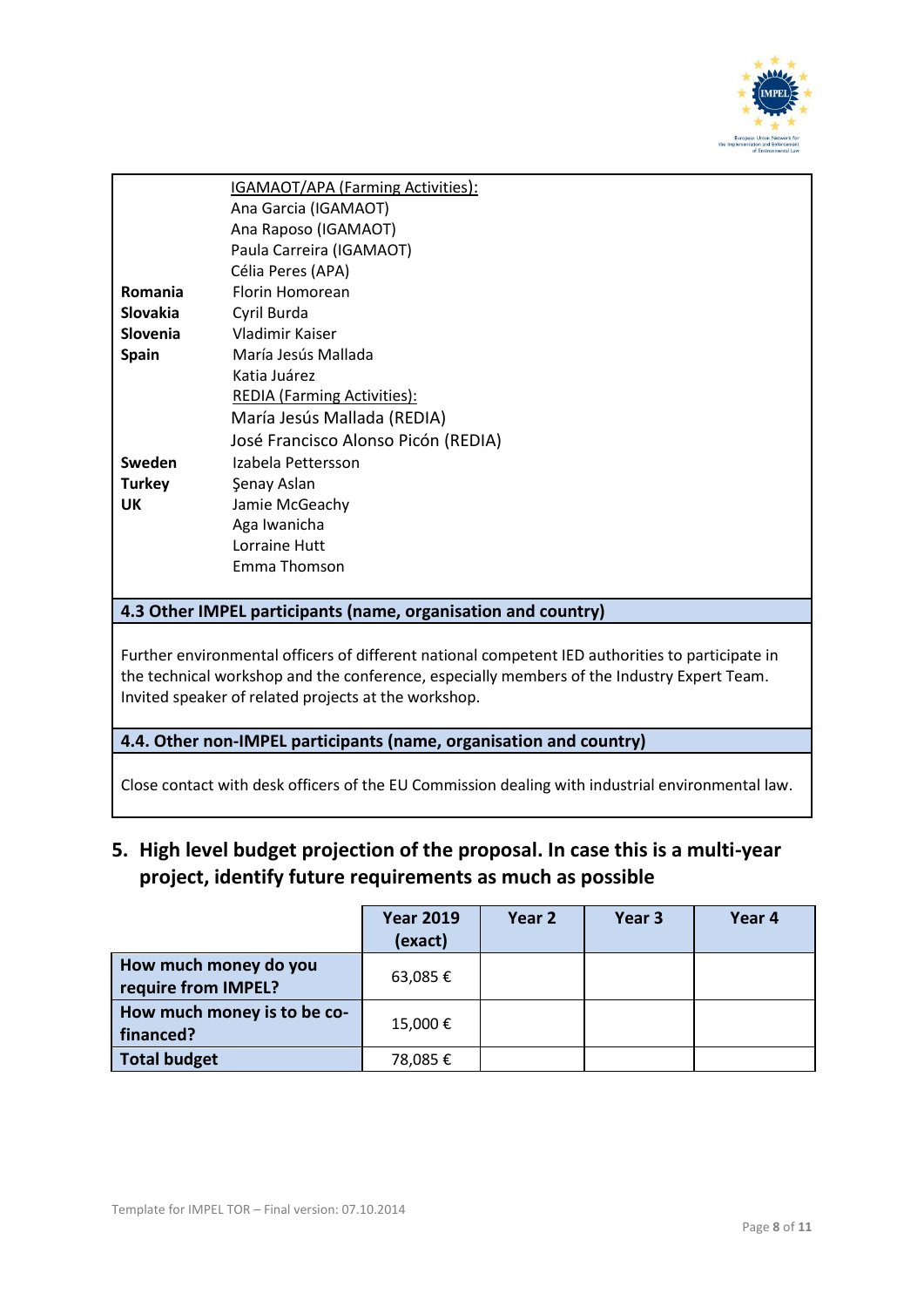

# **6. Detailed other costs of the work for year 2019**

| 6.1 Are you using a<br>consultant?                                                                                                       | $\overline{\triangledown}$ Yes<br>$\Box$ No                                                                                                                                                                                                                                                                                                             |  |  |
|------------------------------------------------------------------------------------------------------------------------------------------|---------------------------------------------------------------------------------------------------------------------------------------------------------------------------------------------------------------------------------------------------------------------------------------------------------------------------------------------------------|--|--|
| 6.2 What are the total costs<br>for the consultant?                                                                                      | 15,000€                                                                                                                                                                                                                                                                                                                                                 |  |  |
| 6.3 Who is paying for the<br>consultant?                                                                                                 | Germany.                                                                                                                                                                                                                                                                                                                                                |  |  |
| 6.4 What will the consultant<br>do?                                                                                                      | Organising the meetings, supporting the working groups,<br>transformation of the project outputs into a format that can<br>be used by all competent IED authorities and preparation of<br>material that can be used for IMPEL communication purposes.<br>Preparation of an IED implementation work program under<br>changed IMPEL budgetary conditions. |  |  |
| 6.5 Are there any additional<br>costs?                                                                                                   | $\Box$ No<br>Iज्य Yes<br>Namely: Transport of inspectors to the inspection sites.                                                                                                                                                                                                                                                                       |  |  |
| 6.6 What are the additional<br>costs for?                                                                                                | Implementation of web-based tools on the IMPEL website.                                                                                                                                                                                                                                                                                                 |  |  |
| 6.7 Who is paying for the<br>additional costs?                                                                                           | IMPEL: 835 €                                                                                                                                                                                                                                                                                                                                            |  |  |
| 6.8 Are you seeking other<br>funding sources?                                                                                            | $\Box$ Yes<br>l⊽ No                                                                                                                                                                                                                                                                                                                                     |  |  |
| 6.9 Do you need budget for<br>communications around the<br>project? If so, describe what<br>type of activities and the<br>related costs. | $\Box$ Yes<br>l⊽ No                                                                                                                                                                                                                                                                                                                                     |  |  |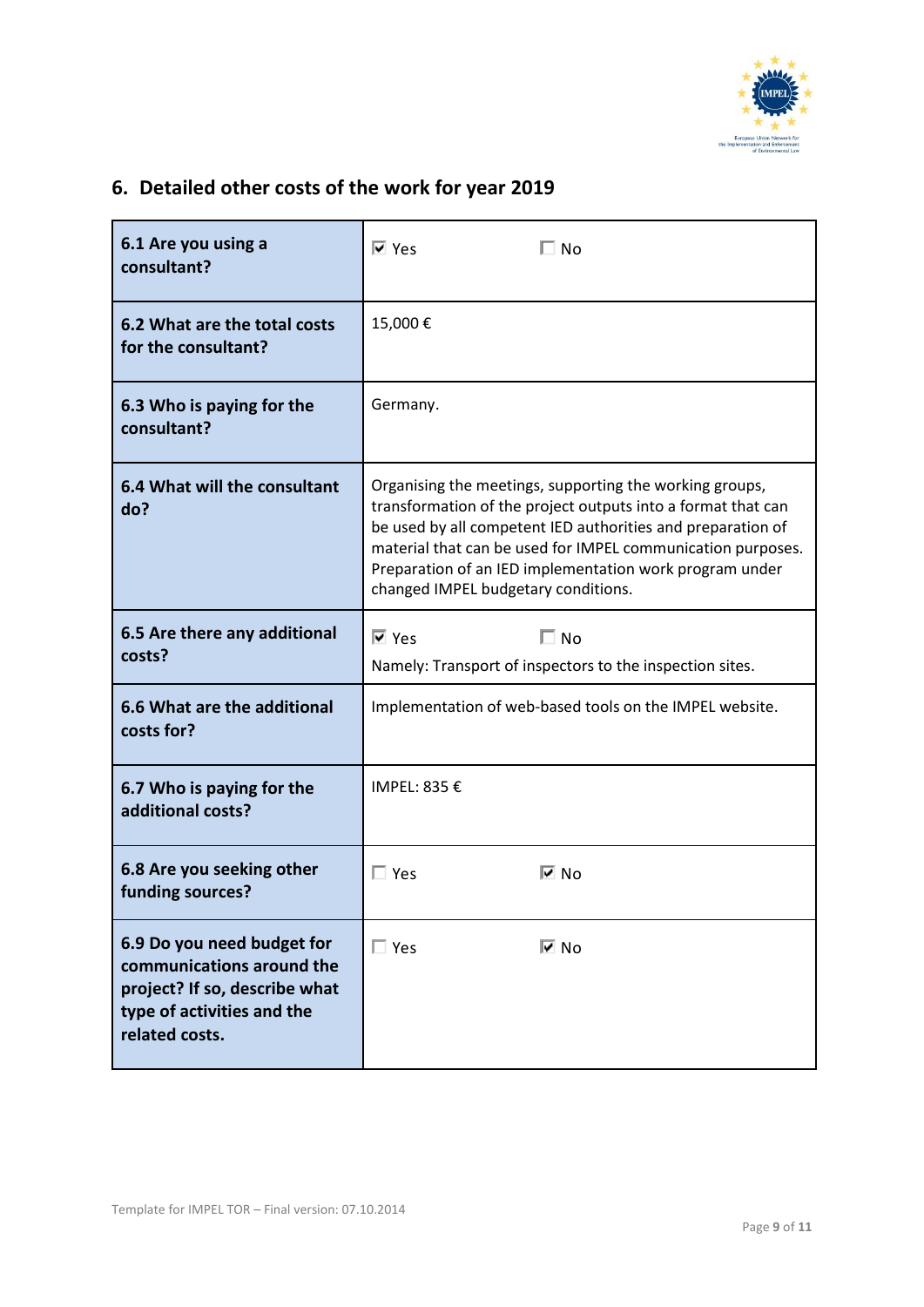

# **7. Communication and follow-up (checklist)**

|                                                                                                                                                                                                | What                                                                                                                                                                                                                                                                                                                             |                                                | By when                                                                                                                                                                      |  |  |
|------------------------------------------------------------------------------------------------------------------------------------------------------------------------------------------------|----------------------------------------------------------------------------------------------------------------------------------------------------------------------------------------------------------------------------------------------------------------------------------------------------------------------------------|------------------------------------------------|------------------------------------------------------------------------------------------------------------------------------------------------------------------------------|--|--|
| 7.1 Indicate which<br>communication materials will<br>be developed throughout the<br>project and when.<br>(all to be sent to the<br><b>Communications Officer at</b><br>the IMPEL Secretariat) | TOR <sup>**</sup><br>Interim report <sup>*</sup> *<br>Project report <sup>*</sup> *<br>Progress report(s) v<br>Press releases<br>News items for the website <sup>*</sup> *<br>News items for the e-newsletter<br>Project abstract <sup>**</sup><br>IMPEL at a Glance Y<br>Other, (give details): PPP for<br>project presentation | ⊽<br>⊽<br>⊽<br>⊽<br>⊽<br>⊽<br>⊽<br>⊽<br>⊽<br>⊽ | November 2018<br>June 2019<br>October 2019<br>March/June 2019<br>Workshop<br><b>June 2019</b><br>After 1st meeting<br>After 1st meeting<br>October 2019<br>After 1st meeting |  |  |
| 7.2 Milestones / Scheduled<br>meetings (for the website<br>diary).                                                                                                                             | See 3.3.                                                                                                                                                                                                                                                                                                                         |                                                |                                                                                                                                                                              |  |  |
| 7.3 Images for the IMPEL<br>image bank.                                                                                                                                                        | $\Box$ No<br>I⊽ Yes                                                                                                                                                                                                                                                                                                              |                                                |                                                                                                                                                                              |  |  |
| 7.4 Indicate which materials<br>will be translated and into<br>which languages.                                                                                                                | Project abstract / IMPEL at a glance: languages of the<br>participating countries of the technical workshop.                                                                                                                                                                                                                     |                                                |                                                                                                                                                                              |  |  |
| 7.5 Indicate if web-based<br>tools will be developed and if<br>hosting by IMPEL is required.                                                                                                   | Hosting of the DTRT Regulation Cycles in combination with the<br>contents developed by the IED Implementation project.                                                                                                                                                                                                           |                                                |                                                                                                                                                                              |  |  |
| 7.6 Identify which<br>groups/institutions will be<br>targeted and how.                                                                                                                         | The main target group consists of competent authorities for<br>IED implementation and Industry and Air Experts. They will be<br>targeted by the means under 8.1 and by discussion at other<br>IMPEL events.                                                                                                                      |                                                |                                                                                                                                                                              |  |  |
| 7.7 Identify parallel<br>developments / events by<br>other organisations, where<br>the project can be promoted.                                                                                | CCA TG 2 meetings, IRI's, meetings with COM, TFS technical<br>workshops, national IMPEL meetings, international<br>conferences, TAIEX workshops, Twinning projects.                                                                                                                                                              |                                                |                                                                                                                                                                              |  |  |

*) Templates are available and should be used. \*) Obligatory*